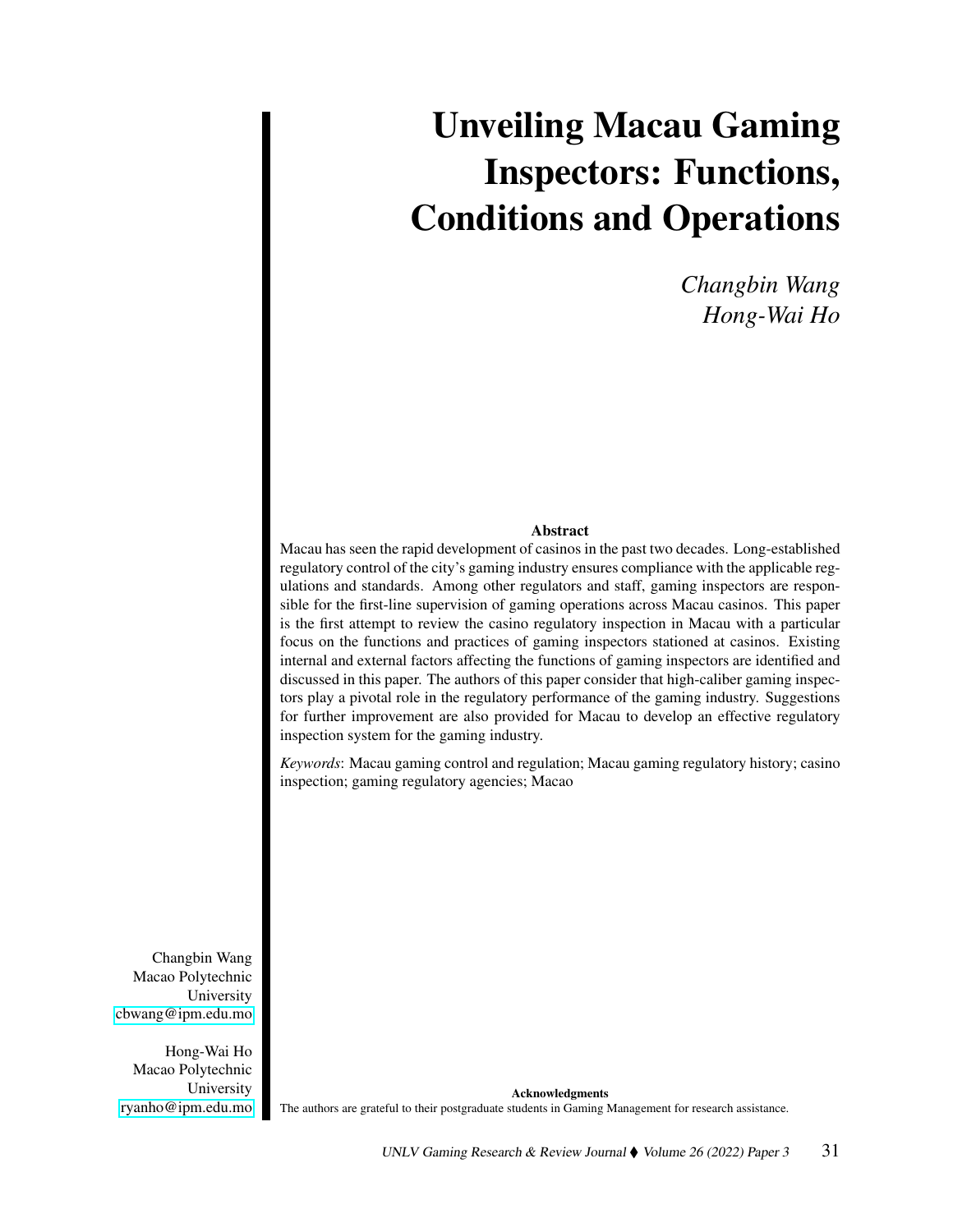#### Introduction

Macau, a city and Special Administrative Region (SAR) of the People's Republic of China,<sup>[1](#page-1-0)</sup> currently with an area of 33 square kilometers and a population of around 700 thousand, is located on the southeast coast of China and about 60 kilometers opposite to Hong Kong across the Pearl River Delta. This Chinese city has been known for its legalized gambling industry for more than 170 years under the rule of the Portuguese.<sup>[2](#page-1-1)</sup> Since the return of Macau to China in 1999, it has become one of the world's largest casino markets<sup>[3](#page-1-2)</sup> and the gaming operations in Macau casinos have also become more standardized and increasingly regulated. With the increased regulation, the gaming inspectors have begun to attract more attention due to their role in ensuring the city's casino regulatory system.

The Gaming Inspection and Coordination Bureau (*Direcção de Inspecção e Coordenação de Jogos*, DICJ) is charged with the responsibility of administering and overseeing the city's gaming industry. Specifically, the DICJ has a team of gaming inspectors responsible for the first-line supervision of more than 40 casinos, many of which are clustered in the districts of Macau Peninsula and Cotai.<sup>[4](#page-1-3)</sup> Gaming inspectors are required to work on a 24/7 shift system to maintain an orderly process of all the gaming activities in Macau (Godinho, 2014). Since these inspectors and their behaviors generally influence the public perception of the government, particularly the effective regulation and supervision of the local casinos, the work of inspectors notably represents the public image of the gaming authorities in Macau.

Nonetheless, little is known about the on-site inspection work in Macau casinos. The present study is the first of its kind to comprehensively investigate and evaluate the work of Macau gaming inspectors in terms of their functions, qualifications, and work practices. Since the authors of this paper have been teaching the gaming management programs at Bachelor's and Master's levels in a local higher education institution, most of our alumni and students are actively engaged in gaming and gaming-related activities across the private and public sectors in Macau. In addition to examining the official documents and government publications, the authors of this review paper also had discussions with the frontline gaming staff and other concerned individuals in casinos to clarify and corroborate the operational practices of on-site gaming inspection in casinos.

Drawing primarily on the legal and regulatory documents (as well as the observations and discussions with the industry participants), this paper identifies and discusses the existing internal and external factors affecting the performance of gaming inspectors in Macau casinos. A set of recommendations is provided for improving the quality and effectiveness of on-site gaming inspection work. The work practices of Macau gaming inspectors could provide valuable insights into the gaming inspection and challenges in other gaming jurisdictions. This research also provides practical implications for the public administration and first-line supervision of the gaming industry and possibly other regulated businesses in Macau and other jurisdictions. Furthermore, similar reviews could be conducted in other major gaming jurisdictions to gain more insight into the duties and performance of gaming inspectors.

<span id="page-1-1"></span><span id="page-1-0"></span><sup>&</sup>lt;sup>1</sup>For simplicity, the status of Macau SAR is referred to as a city throughout this paper.

<sup>2</sup>Gambling was declared legal in 1847 by the then Portuguese government in order to make up for its fiscal deficit. *See* e.g. Gaming Inspection and Coordination Bureau. (n.d.) Macao gaming history. Retrieved from <https://www.dicj.gov.mo/web/en/history/index.html>

<span id="page-1-2"></span> $3$ The gaming industry in Macau has experienced tremendous growth since the gaming liberalization in 2001. Macau overtook the Las Vegas Strip in gaming revenue to become the largest gaming market in 2006 and has since been one of the major gaming jurisdictions in the world. *See*, e.g. UNLV Center for Gaming Research. (2019). Macau gaming summary. Retrieved from [https://gaming.unlv.edu/abstract/macau.html;](https://gaming.unlv.edu/abstract/macau.html) Barboza, D. (2007, January 23); Macao surpasses Las Vegas as gambling center. The New York Times. Retrieved from <https://www.nytimes.com/2007/01/23/business/worldbusiness/23cnd-macao.html>

<span id="page-1-3"></span><sup>&</sup>lt;sup>4</sup>There are a total of 42 casinos in Macau, but four of them are not in operation at the time of writing. Most of the traditional casinos were located at Macau Peninsula before 2004. The district of Cotai has been developed for mega casino complexes since the integrated resort The Venetian Macao was opened in 2007.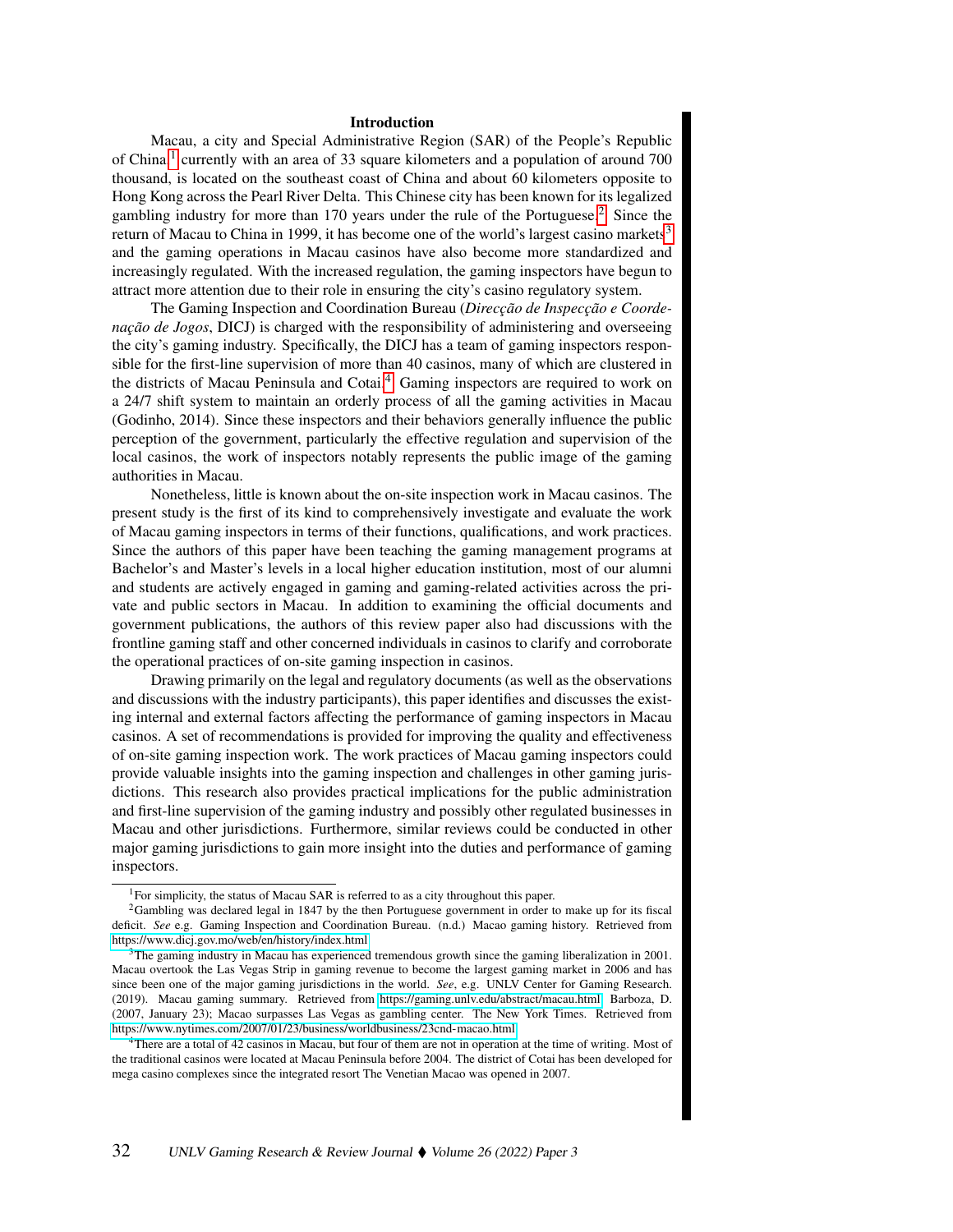## Macau gaming inspectors: A historical overview

The Macau gaming industry was legalized in 1847 to diversify the local economy and improve government revenues.<sup>[5](#page-2-0)</sup> While this former Portuguese colony did not see the modern form of casinos until the 1930s, gambling houses could still be found across Macau. These gambling houses were operated by authorized persons on the condition that annual fees were paid to the then colonial government (Godinho, 2020; Wang, 2020). Even after the 1847 gaming legalization, there had been no applicable laws nor on-site inspection agents to oversee the enclave's gaming activities until the 1960s. The present-day gaming industry in Macau began with the granting of the exclusive casino concession to the Sociedade de Turismo e Diversães de Macau (STDM) in 1961. The regulatory role of gaming inspectors was introduced while the local casino market witnessed significant development during STDM's 40-year concession period.

## Establishment of gaming inspectors

The Portuguese government appointed Jaime Silvério Marques as the governor of Macau in 1959. The then-new governor overhauled and designated the city's gaming industry as the pillar of the local economy in 1961 by introducing Legislative Regulation No. 1496 (*Diploma Legislativo n<sup>o</sup> 1496*) entitled "Regulating the Establishment of Games of Fortune" (Ho, 2020; Wang, 2020). This gaming-specific regulation was empowered to establish both the Gaming Inspection Board (*Conselho de Inspecção de Jogos*) and a dedicated team of inspectors responsible for supervising the gaming operations in Macau. The primary duty of these gaming inspectors at the time was to oversee whether casinos were in compliance with the safeguards that prohibited certain persons from entering the casinos.<sup>[6](#page-2-1)</sup>

In 1962, Ordinance No. [7](#page-2-2)026 was issued to regulate the gaming inspectors.<sup>7</sup>With an initial team of 12 members, the number of inspectors was subsequently increased to 15 in the same year.[8](#page-2-3) Ordinance No. 8/76 was also published to regulate the conditions for entry and promotion of "Inspectors of Gaming Contracts" (*Inspecção dos Contratos de Jogo*), which was the prototype of the gaming inspectors nowadays. Apart from the general requirements for appointment to civil service positions, prospective applicants were required to be over the age of 21, possess competence in spoken Chinese and English, and be permanent residents of Macau. Priority would also be given to those who had served in the Macau Security Forces.<sup>[9](#page-2-4)</sup>

The Macau gaming industry experienced fast growth and development since STDM was awarded the gaming monopoly in 1961. The colonial government also recognized the need to enhance the coordination of gaming policy and enforcement efforts to reflect the industry developments in the  $1980s<sup>10</sup>$  $1980s<sup>10</sup>$  $1980s<sup>10</sup>$  Decree No. 28/88/M was subsequently promulgated to restructure the public agency in charge of the city's gaming activities. An industry

<span id="page-2-4"></span><sup>9</sup>Portaria no. 8/76 — Aprova o regulamento dos concursos de ingresso e de promoção nos quadros da Inspecção dos Contratos de Jogos [Ordinance No. 8/76 Approving the Entry and Promotion Regulations for the Staff of the Games of Fortune Contract Department.]

<span id="page-2-5"></span><sup>10</sup>*See* Decree No. 28/88/M - Cria a Direcção de Inspecção e Coordenação de Jogos [Creating the Gaming Inspection and Coordination Department].

<span id="page-2-0"></span><sup>5</sup>Macau's role as the main trading port in the Far East gradually declined at the time particularly after Hong Kong was ceded to the British in 1842. *See*, e.g. Wang, C. (2020), The casino gaming concession system in Macao: past, present, and future, *UNLV Gaming Law Journal, 10*(2), 219–234; Ho, H.W. (2018). Gaming promoters: The junket operations in Macau casinos. *Gaming Law Review, 22*(9), 549–558.

<span id="page-2-1"></span><sup>6</sup>Article 22 and 23 of Legislative Regulation No. 1496 prohibited certain persons from entering the casinos, e.g., persons under the age of 21, personnel of public bodies, military personnel, and persons in a state of intoxication or engaged in any disturbance.

<span id="page-2-2"></span><sup>7</sup>Portaria no. 7026 — Aprova o regulamento da fiscalização dos jogos de fortuna ou azar [Ordinance No. 7026 — Approving the Regulation of Inspection of Games of Chance]

<span id="page-2-3"></span><sup>8</sup>Portaria no. 7058 — Aumenta de doze para quinze o número de fiscais indicado no artigo 2◦ do Regulamento de Fiscalização de Jogos, aprovado pela Portaria no. 7026 do corrente ano [Ordinance No. 7058, Increasing the Number of Inspectors from Twelve to Fifteen as Indicated in Article 2 of the Regulation of Inspection of Games, Approved by Ordinance No. 7026 of the Current Year]. The reason for this staffing increase is not clear, and it is the authors' opinion that it might be due to the unforeseen workload before the promulgation of Ordinance No. 7026.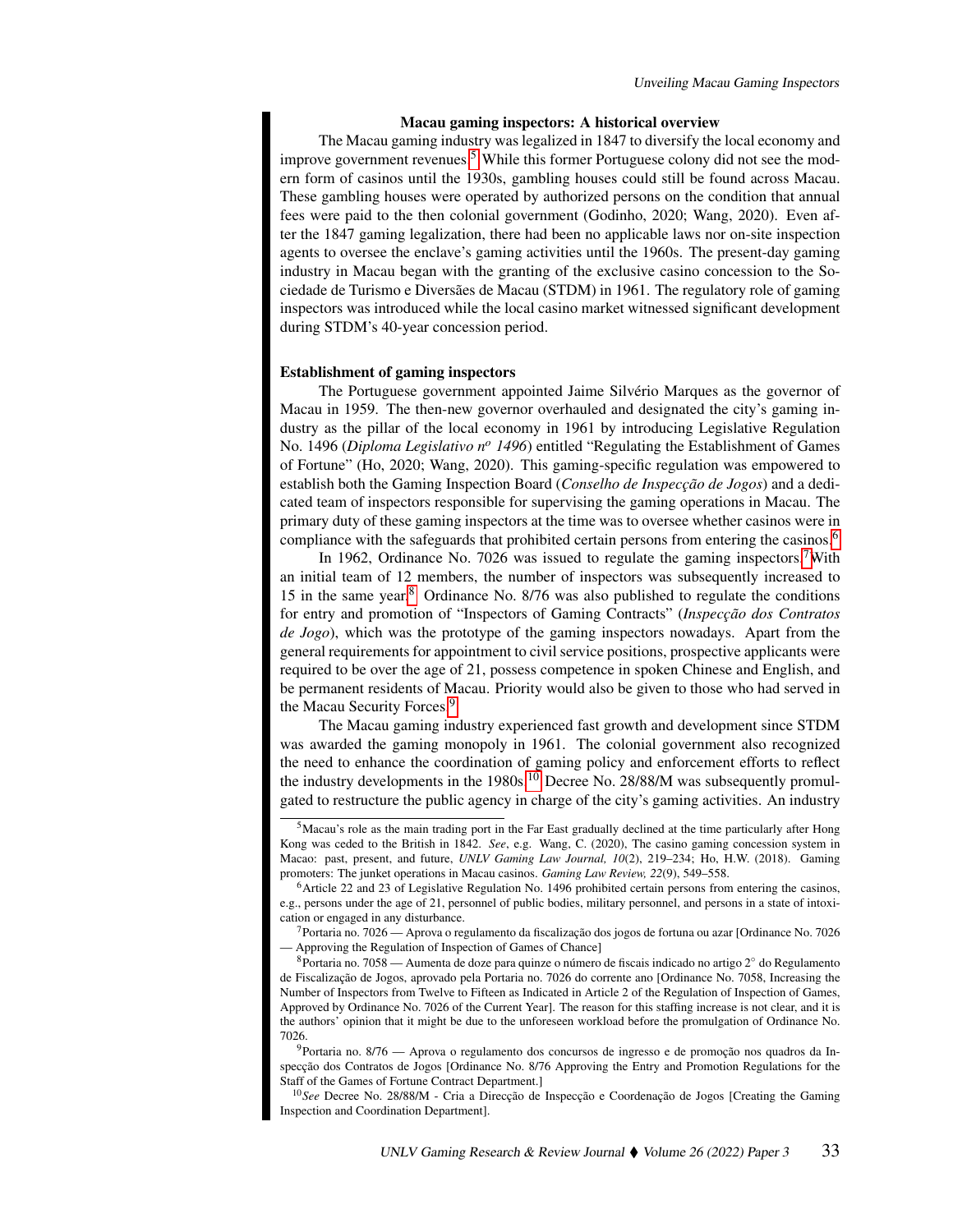regulator "Gaming Inspection and Coordination Department" (*Direcção de Inspecção e Coordenação de Jogos*) was formed, consisting of the Gaming Inspection Department, Research and Audit Department, Administrative and Finance Division, and Gaming Advisory Board (*DConselho Consultivo de Jogos*). To better regulate and supervise the on-site gaming operations at the time, Decree No. 28/88/M also established the position of 77 gaming inspectors, and the number of these inspectors was further increased to 159 in 1991.<sup>[11](#page-3-0)</sup> Unlike their predecessors, which oversaw whether the casinos complied with casino entry rules, the functions of these inspectors were enlarged to "carry out the permanent oversight of the frequency and operation of the gaming halls in casinos and other venues authorized to operate gaming" under Decree No. 28/88/M.

The Macau Special Administrative Region (Macau SAR) was established following China's resumption of sovereignty over Macau in 1999. Administrative Regulation No. 34/2003 was formulated by the Macau SAR government in 2003 to reinstitute the city's gaming regulator as "Gaming Inspection and Coordination Bureau" (Direcção de Inspecção e Coordenação de Jogos, DICJ), a bureau-level department under the Secretariat for Economy and Finance. The restructured DICJ was then made of four departments: Inspection of Games of Fortune Department, Inspection of Pari-Mutuels Department, Audit Department, Research and Investigation Department, as well as a support unit Administration and Finance Division. While gaming inspectors under both departments were responsible for the on-site inspection of Games of Fortune and Pari-Mutuels, $12$  the total number of inspectors remains at 159.<sup>[13](#page-3-2)</sup> In June 2021, the DICJ underwent a major overhaul of its organizational structure and staffing. According to Administrative Regulation No.  $19/2021$ ,<sup>[14](#page-3-3)</sup> the gaming regulator is now divided into six departments: Gaming Inspection, Investigation, Legal and Licensing, Financial and Compliance Audit, Facilities and Information, and Gaming Studies and Liaison.

# Status quo of Macau gaming inspectors

DICJ as the gaming regulator has dedicated inspectors to supervise the gaming activities in Macau.[15](#page-3-4) Since these gaming inspectors are the on-site representatives responsible for carrying out the administration and supervision in casinos and other regulated gaming venues, their actions and behaviors can influence the public perception and reputation of the gaming authorities. Specifically, except for the surveillance control rooms and the casino count rooms where other DICJ administrative officers are stationed, inspectors associated with the Games of Fortune inspection team are charged with the responsibility of supervising the on-site gaming operations in casinos. While much of on-site gaming regulation occurs outside of the public view, such as casino surveillance or accounting pro-

<span id="page-3-0"></span><sup>&</sup>lt;sup>11</sup>This is due to the increasing workload after the establishment of the Gaming Inspection and Coordination Department, and the number of inspectors had since doubled within two years. *See* Decree No. 12/91/M- Dá nova redacção aos artigos 3.º, 6.º, 7.º e 8.º do Decreto-Lei n.º 28/88/M, de 5 de Abril (Orgânica da Direcção de Inspecção e Coordenação de Jogos) [Rewording Articles 3, 6, 7 and 8 of Decree No. 28/88/M, of 5 April (Organisation of the Gaming Inspection and Coordination Department).]

<span id="page-3-1"></span> $12$ Pari-Mutuels games in Macau refer loosely to all the bettings except the games of fortune and lottery, such as sports betting, horse race betting and greyhound race betting under Law No. 16/2001.

<span id="page-3-2"></span><sup>&</sup>lt;sup>13</sup>Note that the statutory number of gaming inspectors does not represent the actual number of inspectors deployed to the casinos. Since a small number of senior inspectors assume management roles responsible for coordinating the administrative functions and operational support in the Bureau, the number of on-site gaming inspectors is less than the staffing level (i.e. 159).

<span id="page-3-3"></span> $14$ Since early 2021, the government departments and agencies in Macau have been reorganized their scope of authority and administrative responsibilities. The reorganization covered a wide of areas, including economy, technology, education, culture, etc. The DICJ in particular underwent restructuring and expansion with a view to enhancing its gaming supervision and monitoring, as well as providing necessary assistance in the formulation and implementation of the gaming policy.

<span id="page-3-4"></span><sup>&</sup>lt;sup>15</sup>Under Administrative Regulation No. 19/2021, both the Inspection of Games of Fortune Department and the Inspection of Pari-Mutuels Department have been merged into two designated divisions under the Gaming Inspection Department since June 2021. Given that the scale of pari-mutuels is relatively small, there are only a small number of inspectors, as opposed to the number of inspectors stationed at casinos. The merger is believed to increase the efficiency of the overall inspection work across the gaming activities in Macau.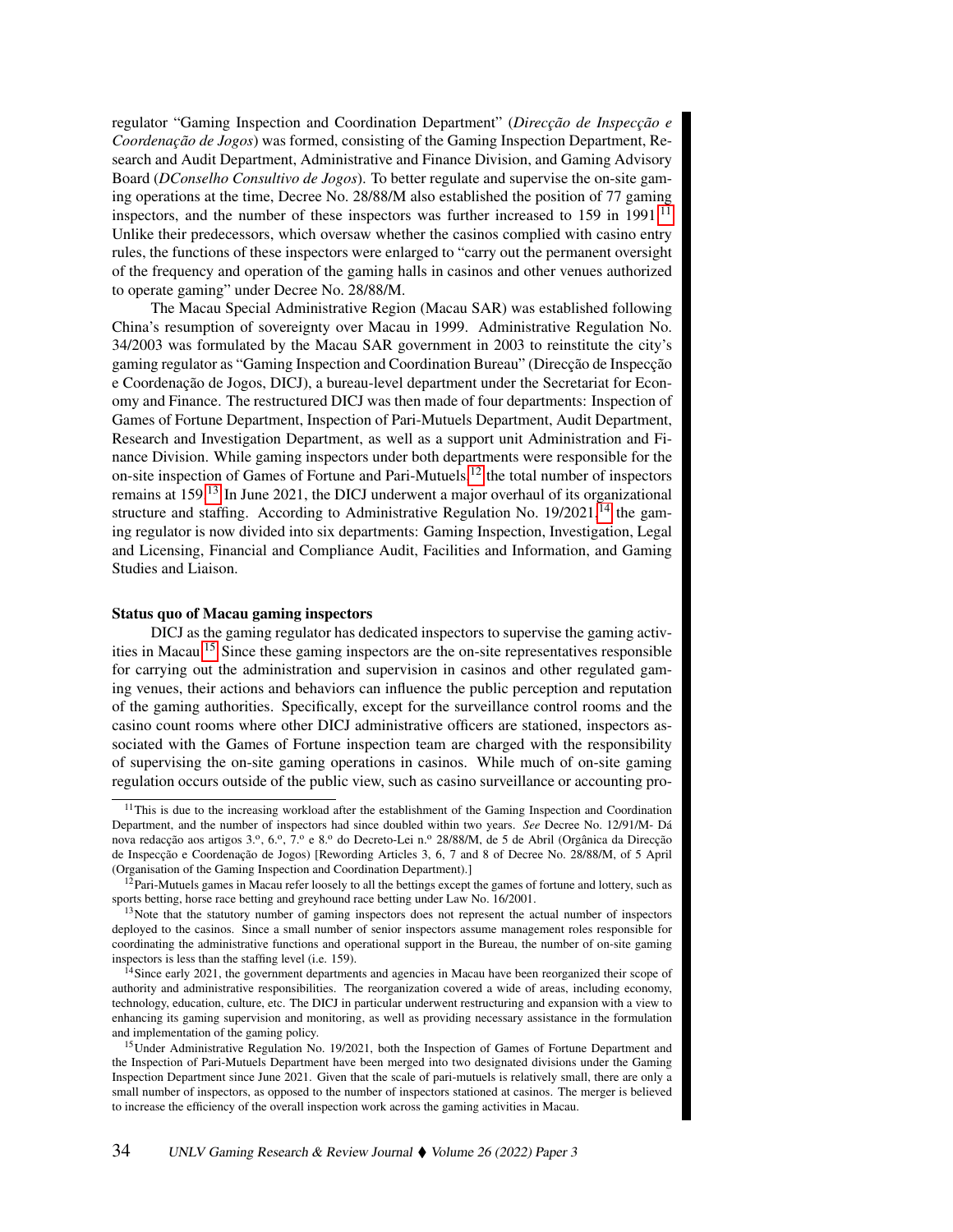cedures, gaming inspectors are readily visible to casino patrons and other members of the public. As such, they function as the "public face" of the government's regulation of casinos. Working four shifts a day, gaming inspectors maintain a continuous 24-hour on-site presence across all Macau casinos.[16](#page-4-0)

# Macau gaming inspectors: What powers do they have? Regulatory functions

The main functions of gaming inspectors are to supervise the daily operations of Macau casinos and prevent any gaming-related illegal activities. According to the provisions of Administrative Regulation No. 19/2021 and the actual on-site inspection work, the day-to-day regulatory functions of gaming inspectors can be summarized as follows:

- 1. Supervising the operations leading to the generation of gaming revenue. Gaming inspectors confirm and monitor any approved work items at casinos, especially any work associated with the gaming revenue and on-site repair and maintenance projects that may affect the supervision practices or cause any illegal activities. In addition, inspectors make confirmation over a range of gaming activities, including winning payouts (the issuance and receipt of various documents related to any gaming activities), table fills and credits, emergency replacement of casino drop boxes, and the daily operating report of gaming machines, as well as the confirmation and issuance of various jackpot payouts.
- 2. Handling all kinds of irregular activities or disputes related to gaming activities. If the actions involve criminal violations, cases will be transferred to the Judicial Police for follow-ups.
- 3. Gathering information and preparing reports for any administrative infractions found in casinos for their superiors' continuous follow-ups.
- 4. Providing appropriate instructions to the DICJ and casinos under exceptional circumstances. For instance, inspectors must coordinate the temporary closure of the casinos in the light of actual circumstances during typhoon situations.
- 5. Assisting and recording the routine inspection work of other public entities at casinos. On-site inspectors also assist other government departments ranging from assisting the Tobacco Prevention and Control Office to carry out the enforcement work to working closely with the Macau Government Tourism Office and the Labour Affairs Bureau to coordinate their routine inspection at casinos.

# Scope of authority

The DICJ adopts an on-site approach to casino supervision and control. Gaming inspectors are assigned to an internal DICJ workstation in each local casino. In the event of a situation requiring the DICJ assistance, gaming inspectors will deal with the issues in person at the request of the casino or the concerned patrons. Since gaming inspectors monitor the gaming operations in casinos, matters involving penalties and certification should be reported to the DICJ superiors for further instruction.

Nonetheless, gaming inspectors are given the discretion to deal with various routine work and emergencies. They can make confirmation on behalf of the DICJ when it comes to the approval of some jackpot payouts, opening and suspension of gaming tables, renovation and interior works inside the casinos, as well as the gaming system maintenance and upgrades. Supposing that any undergoing work projects are found to be carried out without prior application or authorization by the DICJ, gaming inspectors can refuse to proceed

<span id="page-4-0"></span><sup>&</sup>lt;sup>16</sup>In addition to the gaming inspectors associated with the Games of Fortune inspection team, there is also a small inspection team responsible for overseeing the operations of pari-mutuels or other gaming activities offered to the public.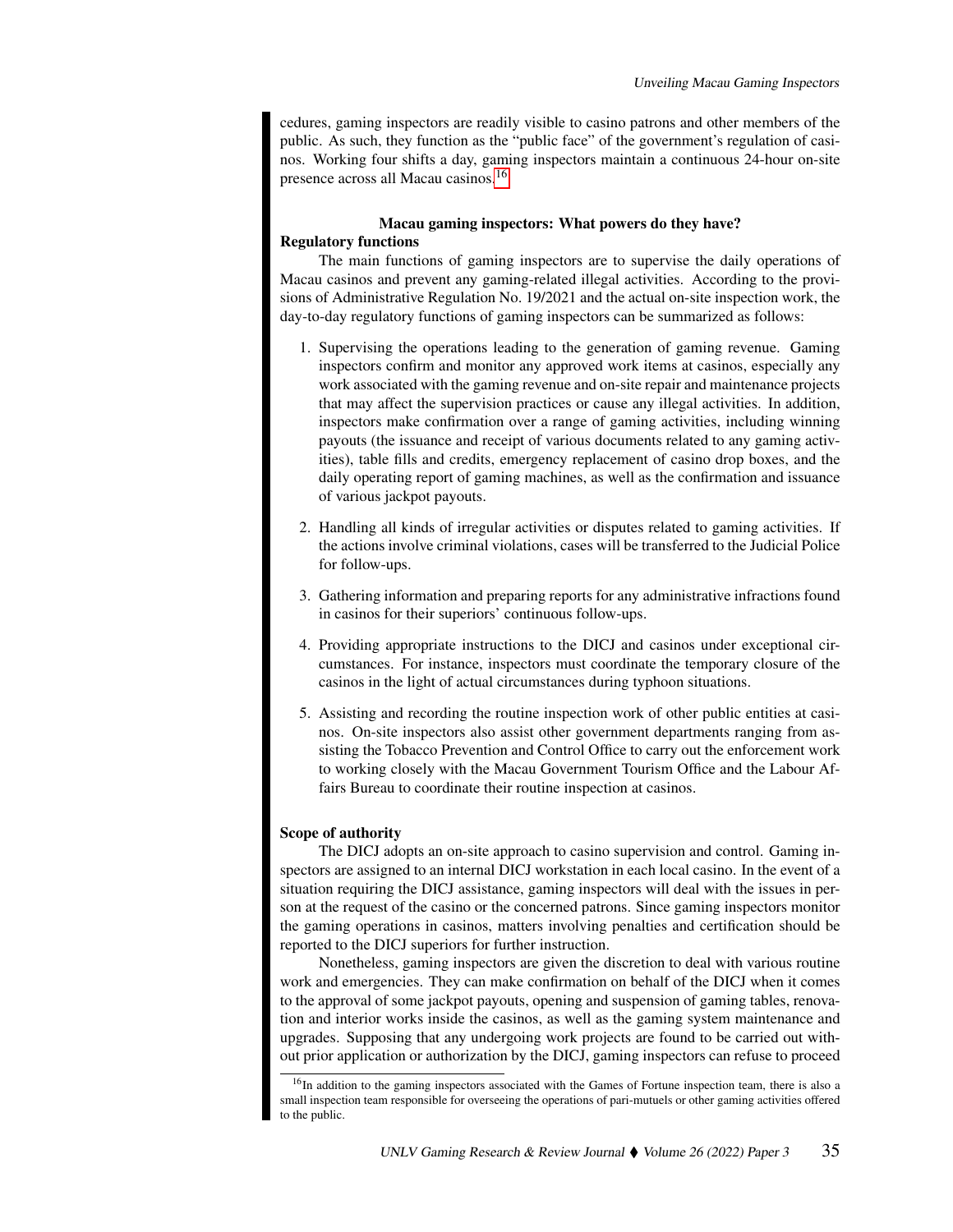with the projects, or they can also issue instructions to the concerned casinos after verifying with their superiors at the bureau.

Note that the current Macau gaming law does not give gaming inspectors the power to conduct criminal investigations. If any incidents related to criminal offenses occur inside the casinos, gaming inspectors will keep a written record of the incidents and collect the relevant information. Incident reports will be prepared by gaming inspectors and submitted to the DICJ, and such reports will be eventually transferred to the judicial authorities for further investigations.

Gaming inspectors can only exercise their administrative powers under the nowdefunct Administrative Regulation No. 34/2003 and the current Administrative Regulation No. 19/2021, as opposed to their predecessors who were entrusted with a certain power of arrest at casinos.

Before the reorganization of the DICJ in 2003, gaming inspectors once enjoyed certain police powers, acting not only as supervisors of casinos but also as on-site police officers to arrest offenders at casinos. In particular, the now-defunct Law No. 12/77/M allowed gaming inspectors to apply for firearms for self-defense and carry such weapons both on- and off-duty. These inspectors also had greater powers in the routine supervision at casinos, ranging from making a record of incidents and issuing administrative penalties to expelling any offenders from the casinos temporarily or permanently.<sup>[17](#page-5-0)</sup> In addition, gaming inspectors could take action to punish the offending casinos and their employees, such as suspending the gaming operations or proposing disciplinary actions to casinos for any employees who had committed misconduct. With such administrative and police powers, the DICJ and their gaming inspectors had greater supervisory capacity before the reorganization than their current counterparts, especially to the casino management and any persons engaged in the gaming activities.

After the promulgation of Administrative Regulation No. 34/2003, the police powers of gaming inspectors were revoked, $18$  and all criminal cases related to the gaming activities are under the authority of the Judiciary Police. [19](#page-5-2)

## Work location and shift pattern

The DICJ organizes the operations of gaming inspectors and their on-site casino in-spection and monitoring work.<sup>[20](#page-5-3)</sup> Working four shifts a day, gaming inspectors are generally assigned to the designated DICJ workstations across Macau casinos on a six-hour shift ro-

<span id="page-5-0"></span><sup>&</sup>lt;sup>17</sup>Law No. 16/2001 - Legal Framework for the Operations of Games of Fortune in Casinos specifies that the power to prohibit any persons from entering the casinos is reserved to the Director of DICJ, and such entry prohibition shall not exceed two years.

<span id="page-5-1"></span><sup>&</sup>lt;sup>18</sup>There is no official document indicating the revocation of the police powers of the Macau gaming inspectors. All casino-related investigations have been under the authority of the Gaming-related Crime Division of the Judiciary Police since 2003. Yet, it is widely believed that this was due to the late-1990s organized crime associated with VIP gaming, which led to the reform of the city's gaming industry in 2001 and the subsequent reorganization of DICJ in 2003.

<span id="page-5-2"></span><sup>&</sup>lt;sup>19</sup>Note that the functions and responsibilities of Macau gaming inspectors are generally similar to the functions and responsibilities of gaming inspectors in other major gaming jurisdictions, such as the U.S. state of Nevada and Singapore. However, what distinguishes the enclave's gaming inspectors from other jurisdictions is marked by the exercise of police powers. Nevada's Gaming Control Act confers on the state's gaming inspectors the power to arrest offenders at casinos and conduct relevant criminal investigations. These enforcement agents act as the "plainclothes police officers" inside Nevada casinos. Likewise, gaming inspectors in Singapore are also empowered to arrest and investigate offenders under its Casino Control Act. Specifically, Section 182(2A) of Singapore's Casino Control Act specifies that inspectors and other authorized persons with such police powers are considered the police officers "not below the rank of inspector of police." For further details on the casino inspection and their inspectors in Nevada and Singapore, visit the official webpages of the gaming regulators, respectively at<https://gaming.nv.gov/> and [https://www.cra.gov.sg/.](https://www.cra.gov.sg/) *See* also Cabot, A.N. (1996), *Casino Gaming: Policy, Economics, and Regulation*; Lionel Sawyer & Collins (2000), *Nevada Gaming Law*; Rose, I.N. (1980), The legalization and control of casino gambling, *Fordham Urban Law Journal*, Vol. 8 No. 2, pp. 245-300; Clinton, P. (2013), Nevada's Gaming Control Board, *Police Magazine*. Retrieved from [https://www.policemag.](https://www.policemag.com/340882/nevadas-gaming-control-board) [com/340882/nevadas-gaming-control-board.](https://www.policemag.com/340882/nevadas-gaming-control-board)

<span id="page-5-3"></span> $20$ Note that the gaming inspectors in question refer to the DICJ agents associated with the gaming inspection at casinos, as opposed to the inspectors responsible for first-line supervision of Pari-Mutuels.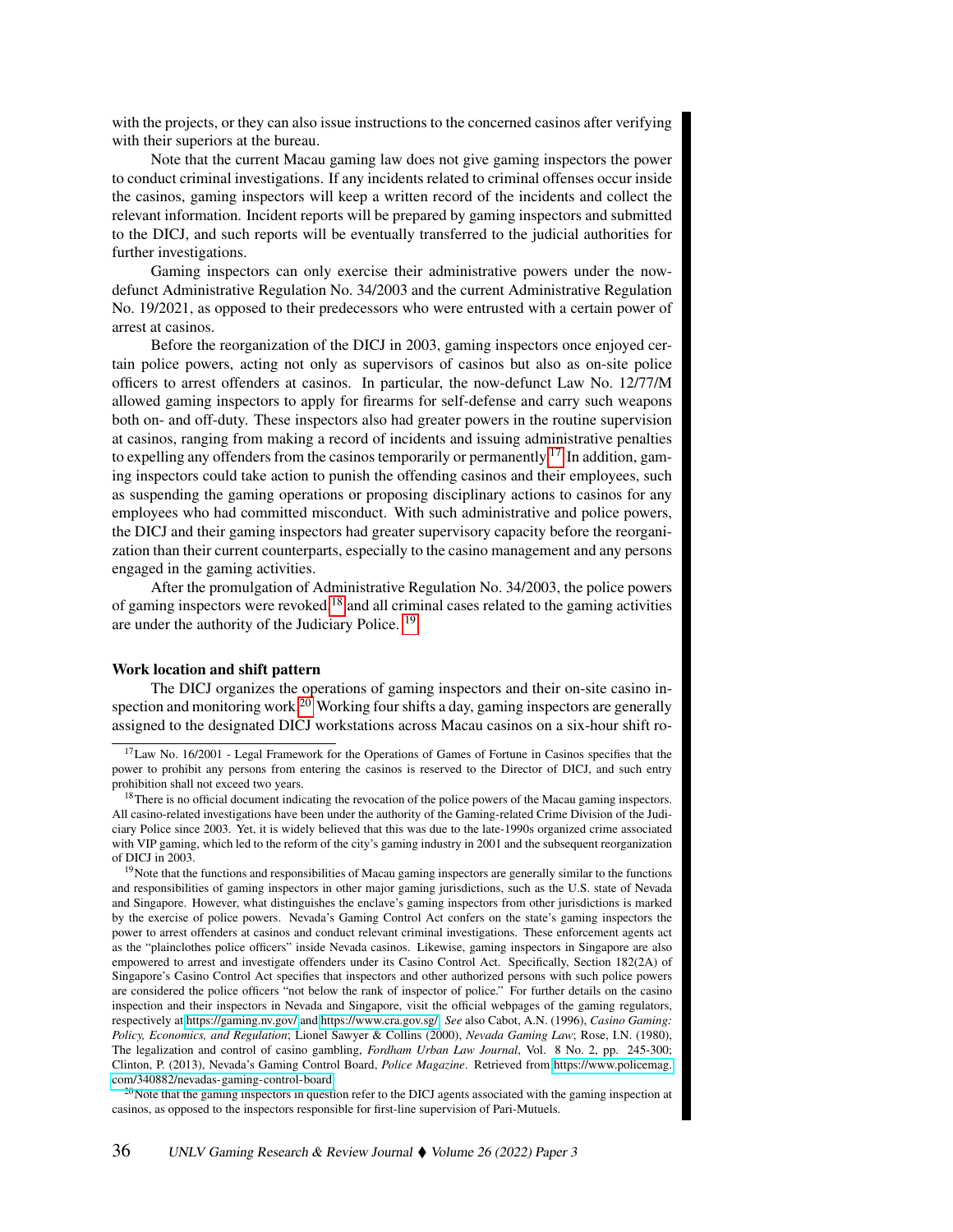tation. At present, the entire gaming inspection unit workforce comprises 159 posts, but the actual number of on-site gaming inspectors is less than this staffing level.<sup>[21](#page-6-0)</sup> With more than 40 casinos and each casino needing at least four inspectors per 24 hours, the staffing situation is obviously tight and deploying one gaming inspector to each local casino is not possible. There are not enough inspectors to monitor the casinos as required by the city's gaming regulations. In practice, an inspector has to inspect more than one casino as there are not enough inspectors on duty to monitor all the casinos in operation. This may also leave one or more casinos without an on-site inspector during the time the inspector is at another casino.<sup>[22](#page-6-1)</sup> In addition to oral communication, on-site inspectors generally adopt paper-based work processes at casinos. Information dissemination and work messages are mostly in written form, and such manual document system could impede the efficient workflow of the gaming inspection and even cause communication breakdowns during shift changes.

# Macau gaming inspectors: What qualifications do they need? Education and technical skills

Gaming inspectors as the "first-line regulators" play a critical role in the day-to-day supervision of Macau casinos. An adequate inspection of casino operations hinges on the quality of inspectors who possess a variety of gaming expertise, relevant work experience, and technical skills.

Before Macau's return to Chinese sovereignty in 1999, most gaming inspectors were former members of the security forces. They were generally composed of male Macanese (persons of mixed Chinese and Portuguese descent) possessing semi-militarized expertise and knowledge. Education requirements and gaming knowledge for gaming inspectors were rather not emphasized at the time, and a majority of these inspectors only had a junior high school diploma. Most of them spoke Portuguese, and their Chinese proficiency was relatively weak. On the contrary, non-Portuguese inspectors at the time were faced with some language barriers in their daily work and communications. Albeit with the basic Portuguese proficiency, there had inevitably been some inconvenience and even misunderstanding among some non-Portuguese inspectors as the official documents were mainly written in Portuguese.<sup>[23](#page-6-2)</sup>

The Macau gaming industry has entered a new era after the city was returned to China. While the powers and functions of the DICJ were reinstituted in 2003, the Macau SAR government has not made any job-specific requirements concerning the gaming inspection agents' professional knowledge, skills, and abilities. Prospective inspectors must meet the minimum standards for general civil service positions.[24](#page-6-3) Shortlisted candidates are first invited to attend the written examination and professional interviews during the selection process. Finalists are then selected for an in-house professional training and internship program organized by the DICJ. Appointments will be offered to the candidates who have successfully completed the internship and passed the assessment.

Take the recent inspector recruitment as an example, the gaming regulator announced to recruit 50 gaming inspector interns in October 2016.<sup>[25](#page-6-4)</sup> A total of 4,101 applications met the eligibility criteria in March 2017, and only 173 candidates were shortlisted for interviews after qualifying the written entrance examination in September of the same year. A group of 50 interns was selected to attend the inspector internship program in April 2018.

<span id="page-6-1"></span><span id="page-6-0"></span><sup>21</sup>*See* note 13 above

<sup>22</sup>Due to the limited staffing level, a gaming inspector generally has to cover 2 to 4 small casinos or one largescale casino resort on their shift, particularly when other inspectors take sick or annual leave.

<span id="page-6-2"></span><sup>&</sup>lt;sup>23</sup>Portuguese was the sole official language until 1991, and both Chinese and Portuguese now serve as the two official languages of Macau.

<span id="page-6-3"></span> $24$ Candidates for positions in civil service must be permanent residents of Macau and meet the minimum education requirements (senior secondary education for gaming inspectors).

<span id="page-6-4"></span><sup>&</sup>lt;sup>25</sup>Note that the DICJ announced to recruit 50 interns for future employment as gaming inspectors, and a total of 26 gaming inspectors were initially planned to hire upon completion of the six-month internship program under the DICJ Notice dated October 19, 2016.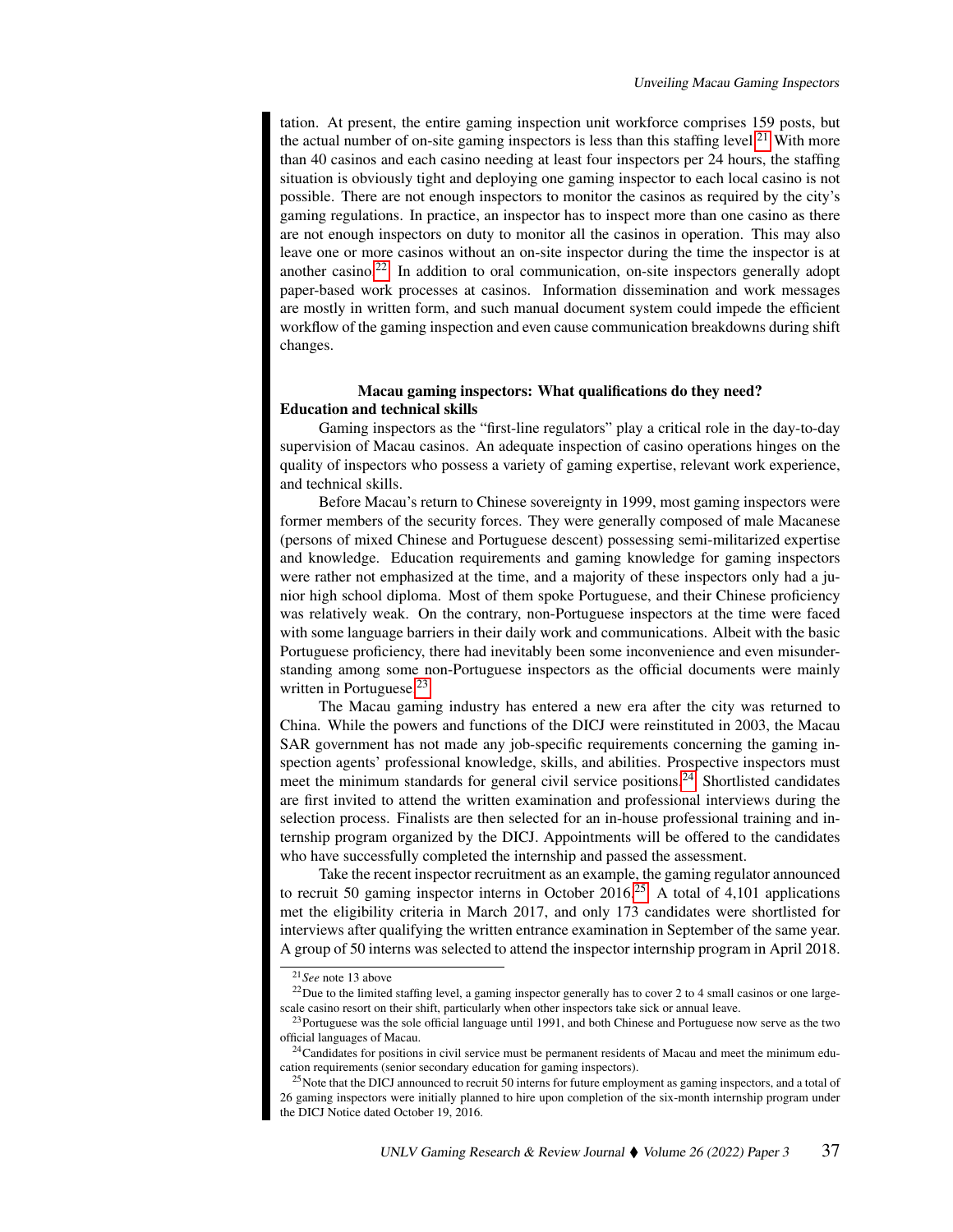Most of them were eventually appointed to be gaming inspectors in February 2019 after a six-month internship and professional training.<sup>[26](#page-7-0)</sup>

# Personal and moral character

Gaming inspectors supervise the day-to-day casino operations on behalf of the Macau SAR government. Acting as the representatives of the DICJ, inspectors' work involves frequent or regular contact with casino personnel and patrons, their morality and personal behavior have a certain impact on the public perception of the gaming authorities and the Macau government.

During the Portuguese colonial period, gaming inspectors filled an authoritative role with significant power: casino personnel, patrons, and even individuals affiliated with the triads avoided crossing the inspectors.<sup>[27](#page-7-1)</sup> The DICJ experienced an overhaul of its inspection system and standards, especially after its reorganization in 2003; in particular, some corruption cases were found to involve gaming inspectors who misused their positions or abused their power entrusted to make personal gains.<sup>[28](#page-7-2)</sup>

Most gaming inspectors now possess a high level of educational qualifications. Most of them have improved their service quality and work performance since the organizational overhaul. With the widespread use of the Internet, more patrons publicly resort to voicing their dissatisfaction on social media. Gaming inspectors nowadays address and resolve casino issues in strict accordance with the applicable laws; moreover, they are generally customer service-oriented and no longer rely on their "authoritative powers" as much as in the past.

# Discussion: What factors affect the performance of gaming inspectors in Macau casinos?

The casino operations in Macau have become more standardized after Macau's return to Chinese sovereignty in 1999. In addition to the 2001 gaming liberalization with the entry of foreign casino operators, gaming inspectors play a pivotal role in ensuring the city's casino regulatory system. However, it is argued that specific internal and external factors affect the functions of gaming inspectors, as discussed in the following sections.

#### Staffing shortage

Macau has a total of 42 casinos.[29](#page-7-3) Adequate supervision cannot be achieved as there is insufficient staffing to deploy one gaming inspector to a workstation at each casino

<span id="page-7-3"></span><sup>29</sup>*See* note 4 above.

<span id="page-7-0"></span><sup>&</sup>lt;sup>26</sup>The recruitment and selection process of gaming inspectors at the time was based on written knowledge examination (60%), professional interviews (30%), and the candidates' curriculum vitae (10%). Among the 50 interns, 49 passed the internship program. Most of them eventually joined the DICJ and became gaming inspectors. For details, *see* Recruitment, Gaming Inspection and Coordination Bureau at [http://www.dicj.gov.mo/](http://www.dicj.gov.mo/web/cn/recruitment/index.html) [web/cn/recruitment/index.html.](http://www.dicj.gov.mo/web/cn/recruitment/index.html)

<span id="page-7-1"></span> $^{27}$ As mentioned in the previous section, gaming inspectors once enjoyed certain police powers and generally acted on-site police officers at casinos before 2003. Given the powers of gaming inspectors in the Portuguese colonial period. Anyone found to have violated the laws and regulations, especially the nuisance cases, were yelled at by the inspectors; in severe cases, offenders would be forced to leave the casino premises.

<span id="page-7-2"></span><sup>&</sup>lt;sup>28</sup>It was not uncommon for some gaming inspectors to engage in corrupt practices at casinos, according to our discussions with the industry veterans. After the reorganization of DICJ in 2003, the Macau government determined to prevent and eliminate the corrupt practices among the inspectors. In particular, the city's anticorruption body Commission Against Corruption (CCAC) began to investigate casino cases involving some inspectors demanding money from players or other corruption offenses, and they were later found guilty of abusing power. *See*, e.g., Commission Against Corruption. (2004, December 16). Two inspectors of the Gaming Inspection and Coordination Bureau stationed in Galaxy Waldo Hotel and Resort allegedly abused their power and demanded money from a player last night (15th December). They were arrested by the CCAC investigators on the spot. The case was transferred to the Public Prosecutions Office today (16th December) [Press release] Retrieved from [https://www.ccac.org.mo/en/news\\_details/article/kbag0jba.html;](https://www.ccac.org.mo/en/news_details/article/kbag0jba.html) Commission Against Corruption. (2007, March 21). A civil servant working for the Gaming Inspection and Coordination Bureau refused to cooperate in an investigation and attacked CCAC investigators [Press release]. Retrieved from [https://www.ccac.org.mo/en/news\\_details/article/kbag0ns7.html.](https://www.ccac.org.mo/en/news_details/article/kbag0ns7.html)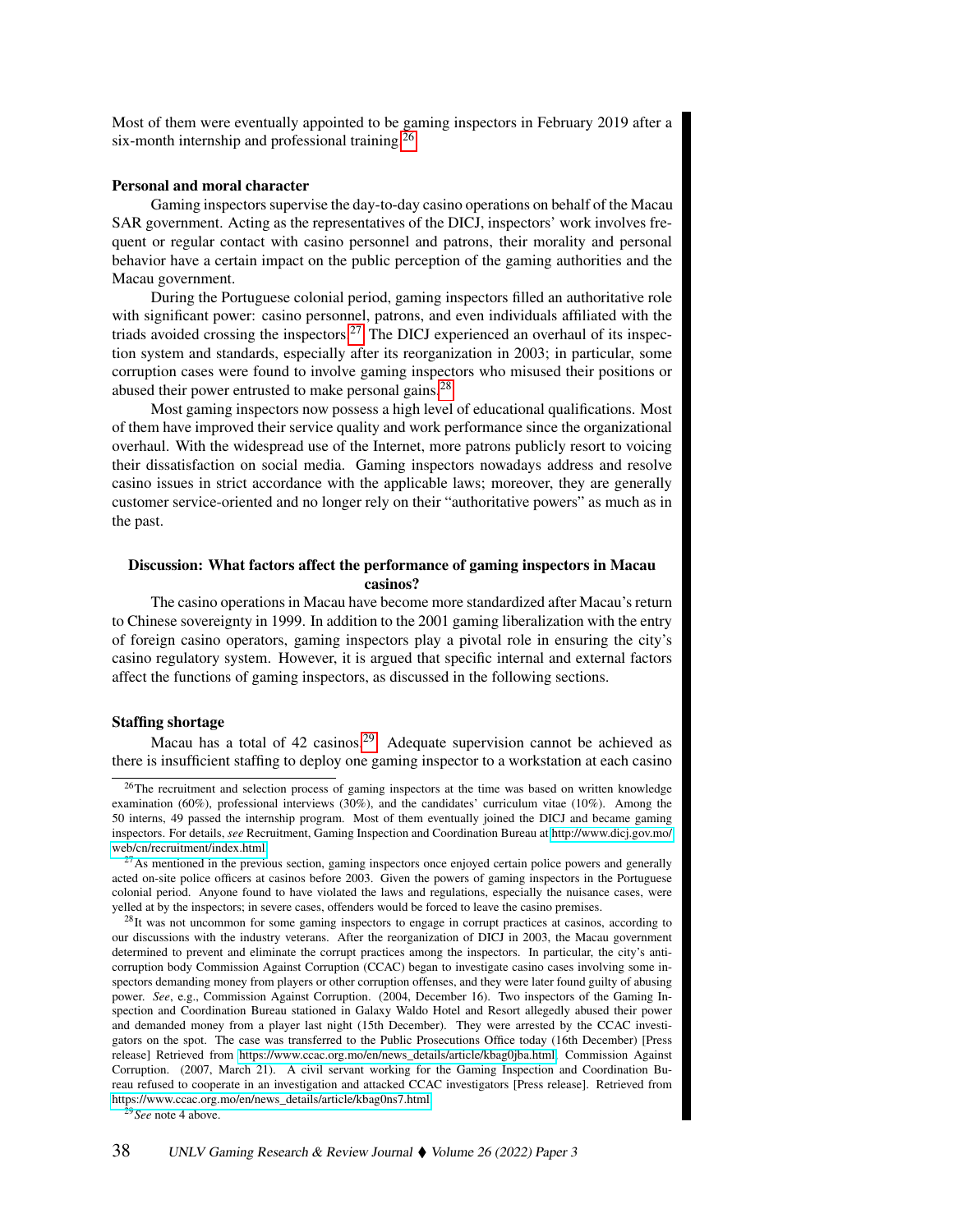premises. As noted above, gaming inspectors assigned to cover more than one casino during a single shift plainly cannot be in two places at once, requiring individual inspectors to exercise discretion on how best to perform the supervision duties in multiple locations. This could result in risks such as the underreporting of patron complaints if there is no inspector on-site at the time of the complaint or patron dissatisfaction with the DICJ's onsite presence. Work situations like these affect the performance of on-site inspection at casinos and thus tarnish the image of the DICJ, to a certain extent negatively impacting the development of the gaming industry in Macau.

Administrative Regulation No. 19/2021 has recently increased the statutory number of gaming inspectors from 159 to 324. The increase in staffing seeks to address the existing staffing shortage and would potentially solve the problem once the statutory quota is filled. As noted above, the previous inspector recruitment in 2016 took more than two years to recruit, select and train the inspectors. The recruitment and staffing processes are not yet announced at the time of writing. It might take some considerable time for the gaming regulator to recruit qualified candidates and for these new recruits to take up their inspector duties. Therefore, the current staffing shortage is expected to continue for at least a couple of years.

### Inadequate inspection

The lack of sufficient inspectors makes it challenging to preempt any casino-related infractions and offenses in Macau. Since gaming inspectors are required to supervise more than one casino premises concurrently, a detailed on-site inspection might not be guaranteed as a result of time constraints. In addition, there are other factors associated with the efficiency and effectiveness of gaming inspection as follows:

- 1. Some large-scale casino resorts have multiple gaming floors and some designated gaming areas (i.e., VIP rooms) are far from the main casino halls. As such, it is difficult for gaming inspectors to conduct frequent and regular inspections across the casino premises during a single shift.
- 2. For the sake of maintaining their employment, it is not uncommon for casino employees, despite witnessing the violations, to avoid taking the initiative to prevent or correct any illegal behaviors. Some gaming staff also choose to make anonymous reports of misconduct to the authorities after the incidents.
- 3. Some casino executives may intend to avoid reporting any violations so as to maximize gaming revenue and retain customer loyalty. Whenever inspectors make spot checks and inspections on casinos, management inside and across several casinos would inform one another via the communication devices. As a result, it is more challenging for gaming inspectors to identify any violations owing to this "special" industry-wide collaboration and cooperation.

The abovementioned on-site factors have turned the gaming inspection work into "routine tasks" , and the on-site inspection duties have thus become less effective in deterring the violations at casinos.

## Inspection work disrupted by external political pressure and culture

Gaming inspectors generally deal with disputes between casinos and patrons. Patrons and stakeholders usually file formal complaints against or voice their dissatisfaction with the inspectors on social media. Such a culture of complaints is often assisted by the labor and interest groups representing various segments of the gaming industry. The DICJ and its inspectors cannot avoid such external political pressure exerted by various industry stakeholders. As first-line regulators, gaming inspectors not only shape the public's perception of the government's regulation of casinos, but they can also bear the brunt of public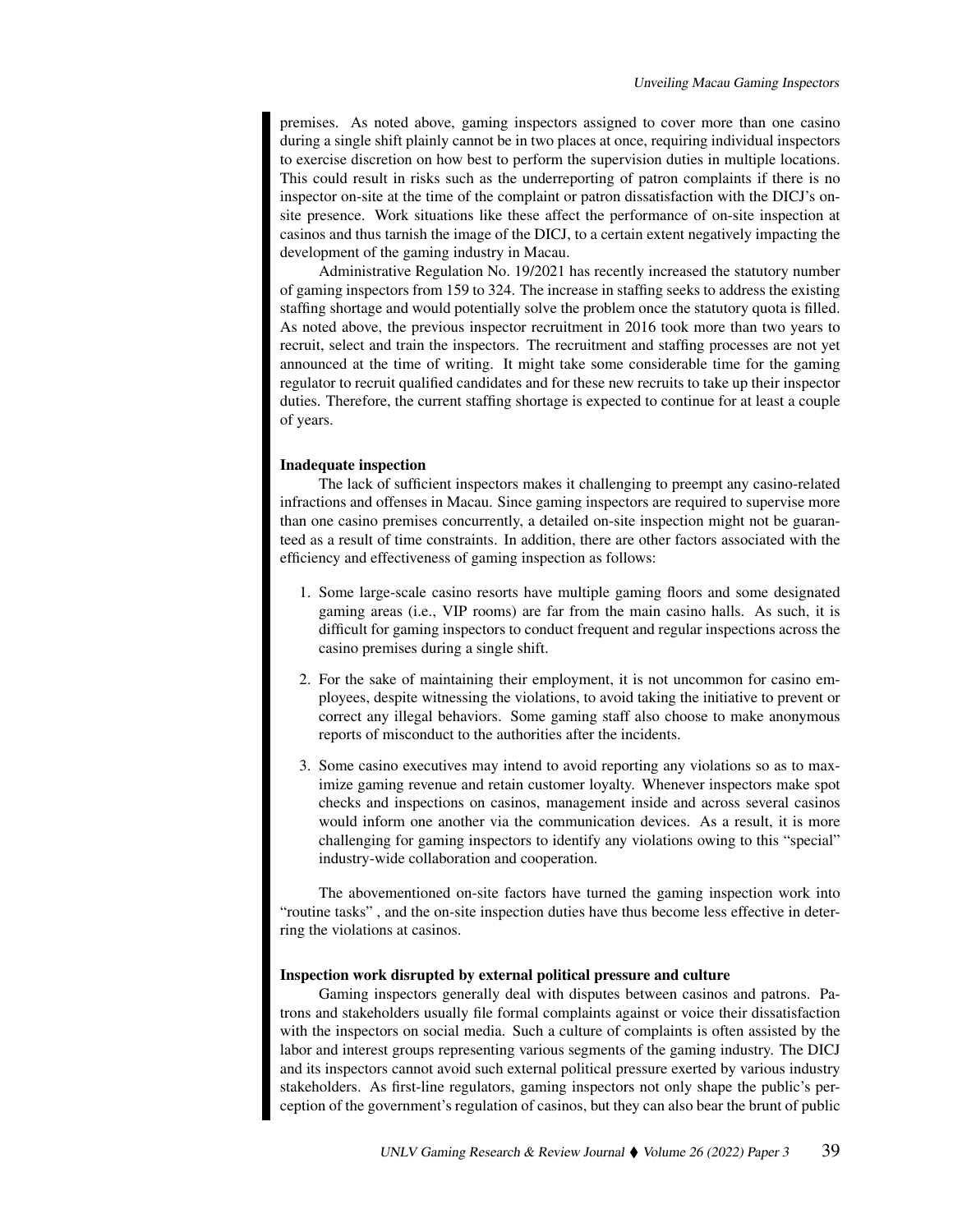dissatisfaction, whether filed through formal or informal processes. Matters of public interest are consequently dealt with expeditiously to prevent the issues from escalating. Any slight negligence in the handling process could result in unreasonable complaints, which could have a deterrent effect on effective regulation. Therefore, gaming inspectors often turn to mediation as a way to resolve disputes, and these inspectors might be more inclined to side with patrons in order to avoid any complaints. However, there is no guarantee that mediation and even conciliation will always lead to a final resolution. Complaints against the inspectors also arise when both parties' expectations are not met.

## Suggestions for improvement

This paper reviewed the powers and qualifications of Macau gaming inspectors and identified the internal and external factors affecting their inspection duties in casinos. With the aim of improving the overall quality of gaming inspectors and the regulatory supervision of the Macau gaming industry, the present paper puts forward a new approach to on-site gaming inspection at casinos in the following aspects:

- 1. *Adjusting the form of personnel arrangements* To address the staffing shortage and inadequate inspection issues, the Macau authorities should consider rescinding the model of deploying gaming inspectors stationed at casinos. Mobile on-site inspection and mobile offices for gaming inspectors should be established in the city's two central casino districts: Macau Peninsula and Cotai. Each mobile office operates 24/7 with a duty supervisor, and gaming inspectors on duty will be assigned to work in the mobile office designated for a particular district. When the duty supervisor receives a request for assistance from a casino in the designated district, an appropriate number of inspectors will be deployed to address the issues depending on the circumstances of individual cases. This mobile inspection model was once employed during the colonial period before 1999, but it was limited to one casino (i.e., Lisboa Casino, the largest at the time). It is suggested that the DICJ reconsider this model of operation to cope with the current workforce shortage.
- 2. *Increasing professional training* To address the efficiency and effectiveness of the on-site inspection, more professional training programs should be organized to acquaint inspectors with the latest industry developments. Various technology solutions have been adopted by Macau casinos to solve labor shortages and improve work efficiency. Casino technological innovations are generally gaming-specific, such as electronic gaming machines, electronic gaming tables, and player rating systems. While most gaming inspectors have substantial experience in enforcement and dispute resolution, the educational background of some inspectors as mentioned above might hinder the effective regulation of casinos. Though there are in-house training programs for the inspectors to keep abreast of developments in the gaming industry, most courses are voluntary and participation is not mandatory; $30$  moreover, the course contents are introductory and thus might not be of practical use for inspection work. Therefore, the DICJ should organize more professional seminars and training courses on gaming activities, laws and regulations, and technology. With regular and mandatory professional training, gaming inspectors' overall gaming knowledge level can be significantly enhanced, and better inspection performance can be achieved.
- 3. *Establishing an electronic information system* On-site information dissemination and work messages concerning gaming inspection are mainly in written and oral communication as indicated above. To increase the regulatory efficiency and avoid any possible human errors or omissions, it is recommended that the gaming regulator

<span id="page-9-0"></span><sup>&</sup>lt;sup>30</sup>It is the authors' opinion that Macau might be out of step with other major gaming jurisdictions in not mandating ongoing professional training for gaming inspectors. Unlike Macau, the gaming inspectors in Nevada must complete an annual 24-hour professional training to ensure that they have the latest gaming knowledge.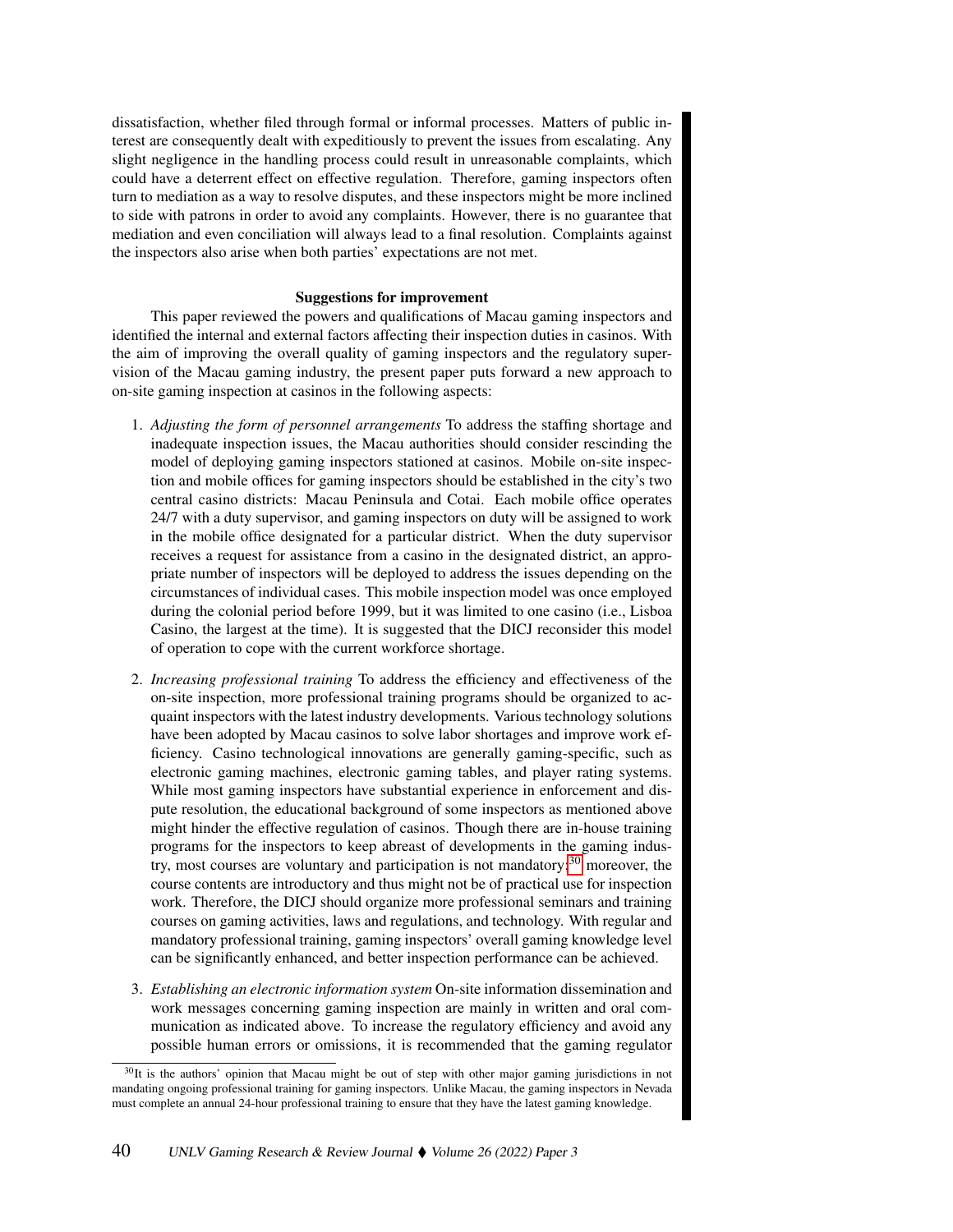expedite the establishment of an electronic management system. Internal communications ranging from official dispatches to notices and guidelines can be retrieved from the encrypted computers at each casino's DICJ workstation. This proposed information system allows the first-line DICJ personnel to have direct access to a variety of regulatory information, streamlining the work arrangements and avoiding misdirected documents.

4. *Implementing more surprise inspections* The daily inspection work of gaming inspectors is conducted routinely as discussed in the previous sections. In addition to performing the pre-announced routine checks, surprise inspections are recommended to ensure the effectiveness of the regulatory supervision and deter any continuing and future violations at casinos. Gaming inspectors should be led by a duty supervisor to carry out simultaneous surprise inspection visits to casinos, and it would be difficult for casinos to fully grasp the routes of such unannounced inspections, making the on-site violations easier to be detected and thus creating a deterrent effect on the casino personnel and patrons.

# Conclusion

Gaming inspectors generally act as the first-line supervisor of casinos and their inspection performance has a considerable impact on the overall gaming industry. By reviewing the gaming inspection practices in Macau casinos, existing on-site inspection issues are identified and discussed. In addition, we also provide practical recommendations for the gaming authorities to address the inspection issues and improve the overall quality of the on-site regulatory supervision in casinos, including personnel arrangements, professional training, electronic information system, and the use of surprise inspections.

Apart from a sound legal system for casino gaming, it is argued that an on-site inspection team comprised of well-qualified gaming inspectors will play a pivotal role in continuously improving the regulatory performance and ensuring the sustainable development of the gaming industry. Furthermore, only with an effective casino regulatory system can the regulatory performance continue to improve and thus enhance the industry's healthy development in the future. Such issues as staffing shortage and inadequate inspection highlighted in this paper might also exist in other countries and territories. The regulation, work practices and discussion of Macau gaming inspectors may therefore provide valuable insights into the overall public administration and the practical casino inspection and challenges in other gaming jurisdictions.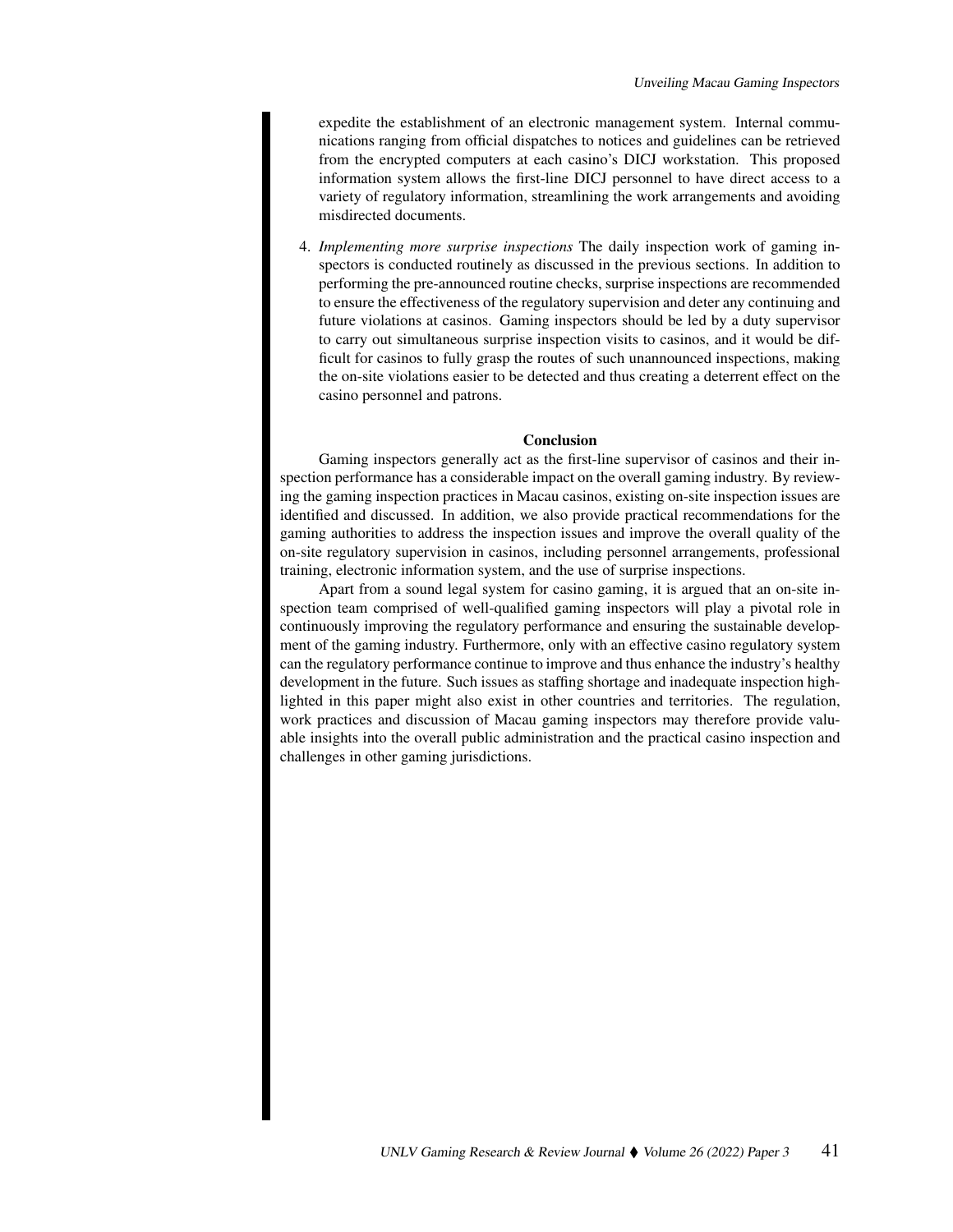#### References

- Administrative Regulation No. 34/2003 Organization and Functioning of the Games Inspection and Coordination Bureau, B.O. n.º: 44, I Série, 2003/11/03 (2003). Retrieved from<https://bo.io.gov.mo/bo/i/2003/44/regadm34.asp>
- Administrative Regulation No. 19/2021 Organization and Functioning of the Games Inspection and Coordination Bureau, B.O. n.º: 25, I Série, 2021/06/2 (2021). Retrieved from<https://bo.io.gov.mo/bo/i/2021/25/bo25.asp>
- Barboza, D. (2007, January 23). Macao surpasses Las Vegas as gambling center. *The New York Times*. Retrieved from

<https://www.nytimes.com/2007/01/23/business/worldbusiness/23cnd-macao.html>

- Cabot, A.N. (1996), *Casino Gaming: Policy, Economics, and Regulation*. Las Vegas, NV: UNLV International Gaming Institute.
- Casino Control Act, Cap. 33A (2007 revised edition) (2007). Retrieved from <https://sso.agc.gov.sg/Act/CCA2006>
- Clinton, P. (January 2, 2013), Nevada's Gaming Control Board, *Police Magazine*. Retrieved from<https://www.policemag.com/340882/nevadas-gaming-control-board>
- Decree No. 28/88/M Creating the Gaming Inspection and Coordination Department, B.O. n.<sup>o</sup>: 14, 1988/04/05 (1988). Retrieved from <https://bo.io.gov.mo/bo/i/88/14/bo14.asp>
- Decree No. 12/91/M Rewording Articles 3, 6, 7 and 8 of Decree No. 28/88/M, of April 5 (Organisation of the Gaming Inspection and Coordination Department), B.O. n.<sup>o</sup>: 6, 1991/02/11 (1991). Retrieved from<https://bo.io.gov.mo/bo/i/91/06/bo06.asp>
- Gaming Inspection and Coordination Bureau. (n.d.) Macao gaming history. Retrieved from<https://www.dicj.gov.mo/web/en/history/index.html>
- Godinho, J. (2014), "Casino gaming in Macau: evolution, regulation and challenges", *UNLV Gaming Law Journal*, 5(1) 1–26.
- Godinho, J. (2020), How to win a casino concession: a pragmatic look at the dynamics of gaming legalization within integrated resorts, *Gaming Law Review, 24* (4), 255–271.
- Ho, H.W. (2018). Gaming promoters: The junket operations in Macau casinos, Gaming Law Review, 22(9), 549–558.
- Ho, H.W. (2020), Casino development and regulation in Asia: the experience of Macau and Singapore for Japan and other destinations, *Asian Education and Development Studies*. Retrieved from<https://doi.org/10.1108/AEDS-02-2020-0032>
- Law No. 12/77/M Inspection and Supervision of the Games of Fortune, B.O. n.<sup>o</sup>: 17, 1977/04/23 (1977). Retrieved from<https://bo.io.gov.mo/bo/i/77/17/declei12.asp>
- Law No. 16/2001 Legal Framework for the Operations of Games of Fortune in Casinos, B.O. n.º: 39, I Série, 2001/09/24 (2001). Retrieved from <https://bo.io.gov.mo/bo/i/2001/39/lei16.asp>
- Legislative Regulation No. 1496 Regulating the Establishment of Games of Chance, B.O. n.º: 261961/07/04 (1961). Retrieved from <https://bo.io.gov.mo/bo/i/61/26/dil1496.asp>
- Lionel Sawyer & Collins (2000), *Nevada Gaming Law* (3rd edition), Las Vegas, NV. Rose, I.N. (1980), The legalization and control of casino gambling, Fordham Urban Law Journal, 8(2), 245–300.
- Nevada Gaming Commission and Nevada Gaming Control Board (2019), [untitled document on Nevada's gaming regulatory structure]. Retrieved from [https://www.leg.state.nv.us/App/NELIS/REL/80tH2019/ExhibitDocument/](https://www.leg.state.nv.us/App/NELIS/REL/80tH2019/ExhibitDocument/OpenExhibitDocument?exhibitId=35559&fileDownloadName=0215_morm_GCBpres.pdf) [OpenExhibitDocument?exhibitId=35559&fileDownloadName=0215\\_morm\\_](https://www.leg.state.nv.us/App/NELIS/REL/80tH2019/ExhibitDocument/OpenExhibitDocument?exhibitId=35559&fileDownloadName=0215_morm_GCBpres.pdf) [GCBpres.pdf](https://www.leg.state.nv.us/App/NELIS/REL/80tH2019/ExhibitDocument/OpenExhibitDocument?exhibitId=35559&fileDownloadName=0215_morm_GCBpres.pdf)

Nevada Revised Statutes §463.140 (2020). Retrieved from <https://www.leg.state.nv.us/NRS/>

Ordinance No. 7026 - Approving the Regulation of Inspection of Games of Chance, B.O. n.<sup>o</sup>: 311962/08/04 (1962).